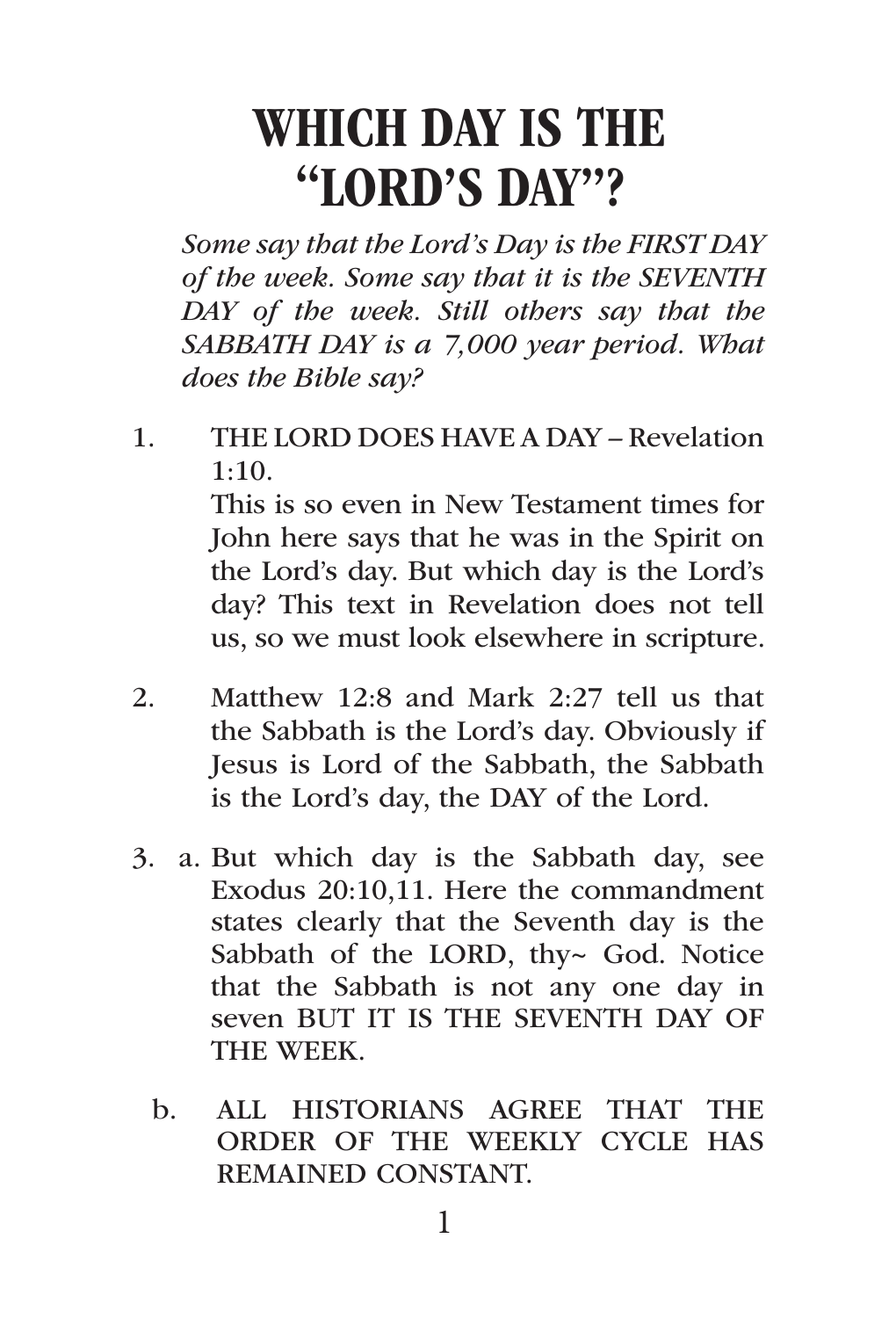c. Let us examine this order in New Testament times: Luke 23:54-56 and 24:1.

Here we see that the day preceding the Sabbath is the preparation day, the day Christ died -FRIDAY. The women rested on the Sabbath according to the commandment. Then, early in the morning on the first day of the week, the women came again. Here is given the correct sequence: FRIDAY, SAB-BATH and SUNDAY. The names we now have for days of the week were given by the Romans, BUT THE ORDER HAS NOT BEEN CHANGED. The Sabbath day is the seventh day of the week.

- 4. How long will the Sabbath continue to be observed? Isaiah 66:22,23: Even in the world made-new shall Sabbath observance be maintained!
- 5. WHAT WAS CHRIST'S CUSTOM WHILE ON EARTH? See Luke 4:16. Christ's custom was to worship in the synagogue on the Seventhday Sabbath.
- 6. Paul's custom was exactly the same, (see Acts 17:2, 18:4). Some say that Paul only went to the synagogue on the Sabbath so he could meet with the JEWS. BUT SEE Acts 16:13. Here Christians gathered, NOT IN THE SYNAGOGUE, BUT BY the riverside, SPECIFICALLY TO WORSHIP! NOTE: THESE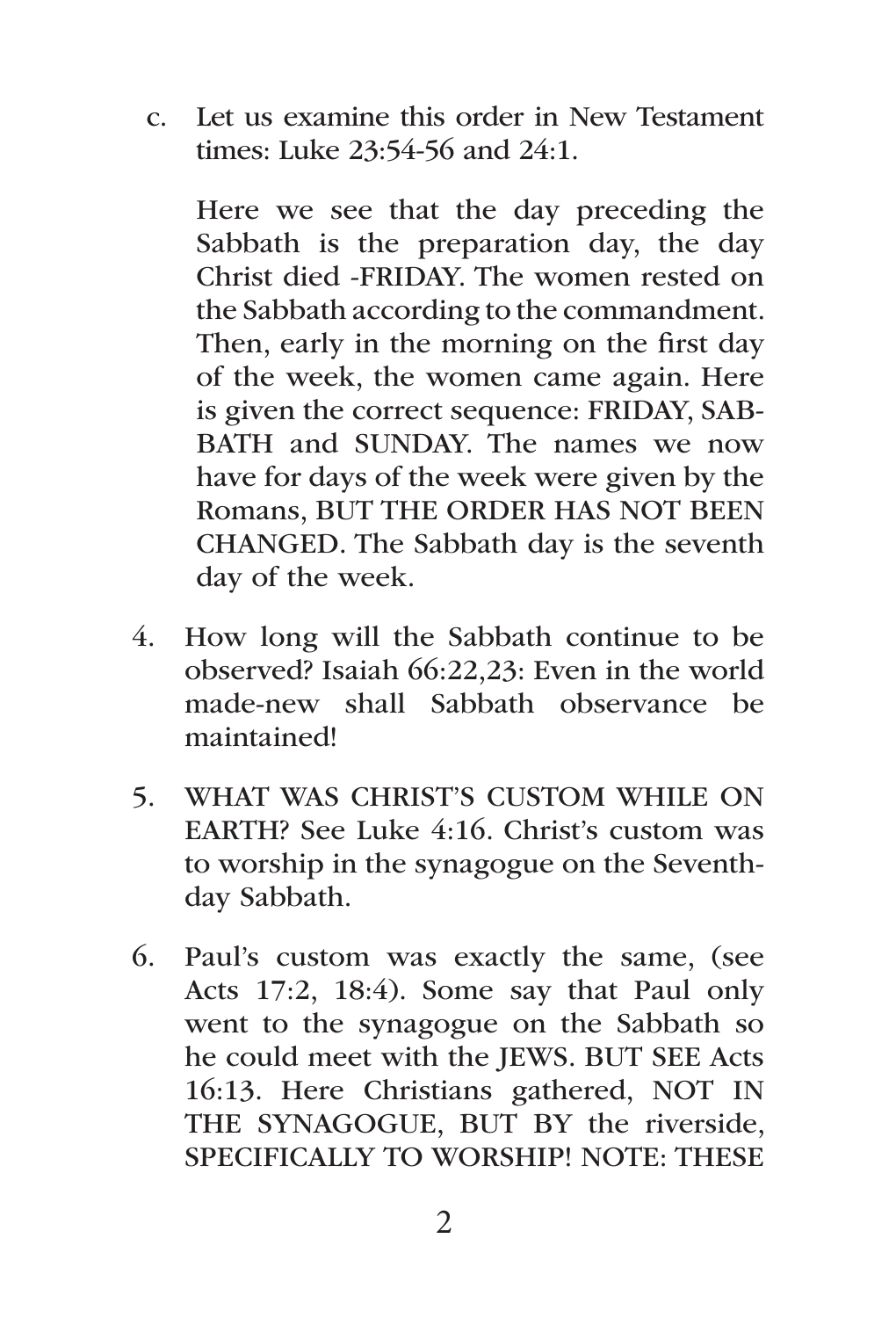WERE GENTILES OF THE ROMAN COLONY PHILIPPI! See Acts 13:14, and 42 to 44. Here we see that "when the Jews were gone out of the synagogue, THE GENTILES besought that these words might be preached to them next Sabbath." (Acts 13:42); and in verse 44 we read of the entire CITY congregating on the Sabbath to hear Paul. Surely, if the Sabbath had been changed then Paul should have and could have told these Gentiles that he would meet with them on the first day of the week. BUT NO, HE MET WITH THEM ON THE SEVENTH-DAY SABBATH!

- 7. CHRISTIANS SHOULD FOLLOW JESUS OUR ONLY EXAMPLE (1 John 2:6).
- 8. Isaiah 56:2,6: God plainly states that the man that keepeth the Sabbath is blessed. NOT just a Jew - any man!
- 9. a. Some say that the Sabbath is a 7,000 year period. THERE IS NO SCRIPTURE TO SUPPORT THIS.
	- b. The Hebrew word "Yom" translated "day", in Genesis 1, indicates a literal day. Throughout the Old Testament Yom" is used in a variety of ways; however, in every case where "Yom" is accompanied by a definite number, a literal day is indicated, (See Genesis 7:11, Lev. 23:24, Exodus 16:1). There is no possibilty of legitimately understanding anything other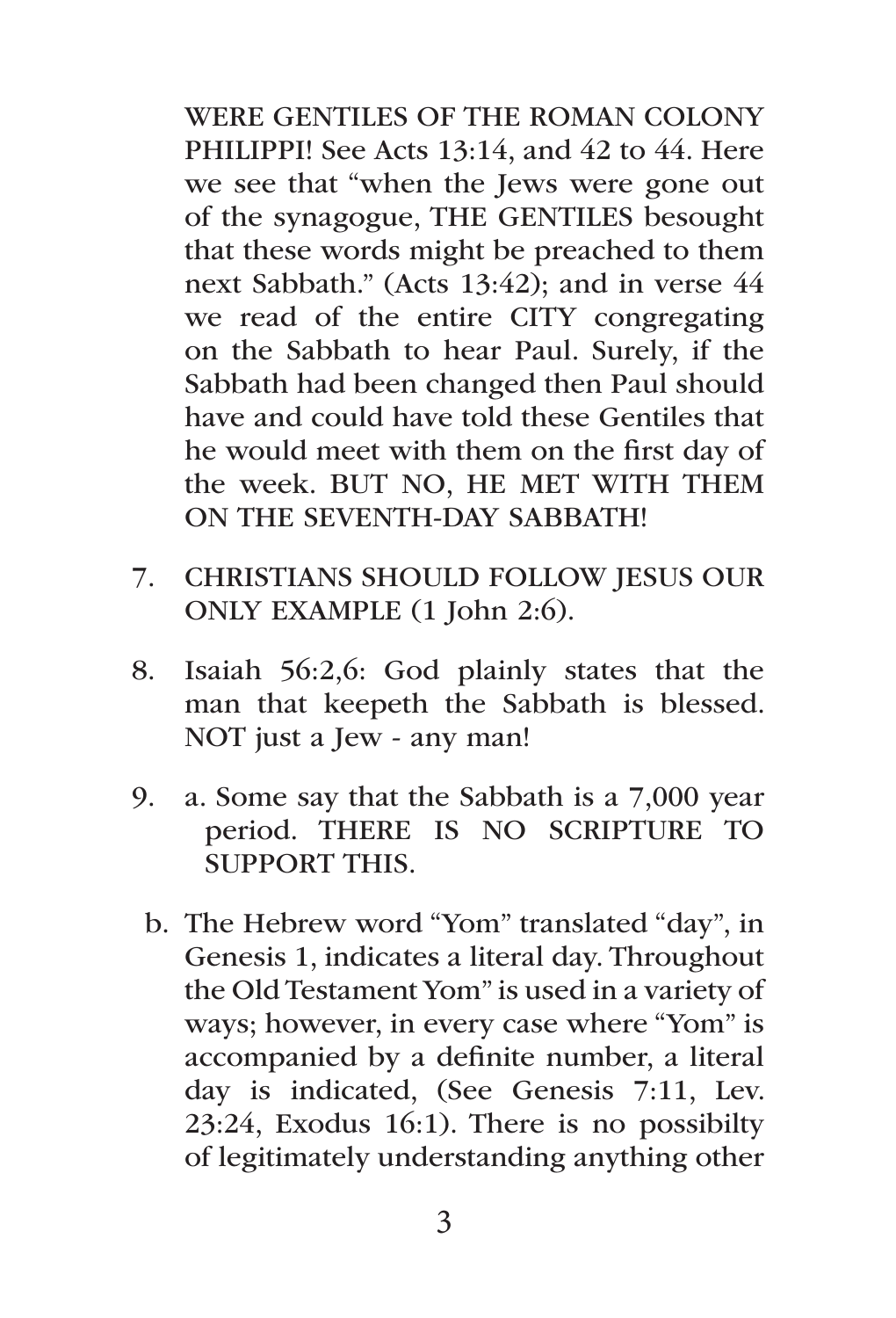than a 24-hour day in these cases. The days of Genesis 1 are numbered, and therefore fit into this usage of "Yom.

- c. If a day was 7000 years in creation week then even if Adam had been created late in the afternoon of the six day, by the close of that day he would have been far older than the age given in Genesis 5:5!
- d. Also, beginning with the fourth day, when the sun and moon were set to govern day and night, the light and darkness were obviously controlled by sun and moon. Yet the boundaries of the day - evening and morning are described in the same way for the first three days as for the last three. Today the sun and moon still govern light and darkness. Are there 3,500 years of light followed by 3,500 years of darkness? - No. Surely the Genesis 1 day was a 24-hour day!
- e. If days were 7,000 years long, they comprised an evening and a morning, then you would have 3,500 years of light and 3,500 years of darkness. Vegetation could not have grown this way after it was created. Furthermore, with vegetation created the third day, then it would not have been pollinated by the bees and insects for many thousands of years. The Bible states that God spoke everything into existence. It would not take the omnipotent Jehovah thousands of years to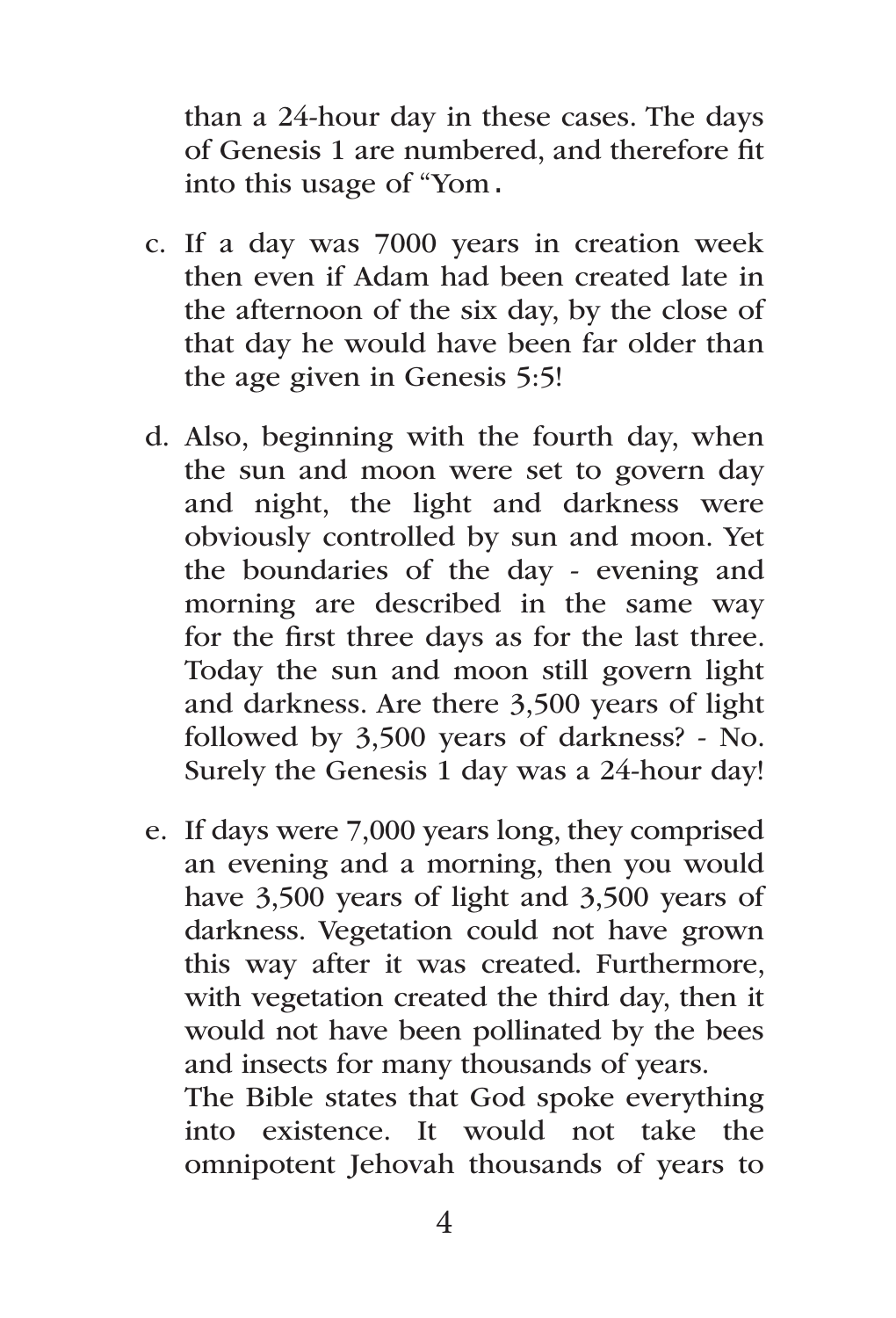do that! And note that God created adult mature creatures - Adam was mature, the grass was spoken into existence yielding seed, etc.

- f. There is no text in the Bible which says that a day equals 7000 years. In 2 Peter 3:8 the Apostle is simply emphasizing that time is as nothing with God, because God is eternal; so a day IS AS a thousand years, and a thousand years AS a day.
- g. The only authorization we have to interpret a day as being anything else but 24 hours, is in prophecy. Numbers 14:33-34 allows that one day in prophecy be counted as ONE YEAR in fulfilment.
- 10. Hebrew 4:9 is quoted by some to be proof that the Sabbath is a long period of time, Viz. 7,000 years. THIS IS CLEARLY FALSE. If we examine this text in the Greek and in its context it reads thus: "Therefore remains a keeping of a Sabbath for the people of God." The Apostle Paul is clearly saying that Christians should be keeping a Sabbath.

The Greek word for "Keeping of a Sabbath" is "Sabbatismos" which means Sabbath observance, hence the word Sabbatize.

In Hebrews 4:4 Paul says that God did rest [Past tense] on the Seventh Day. It does not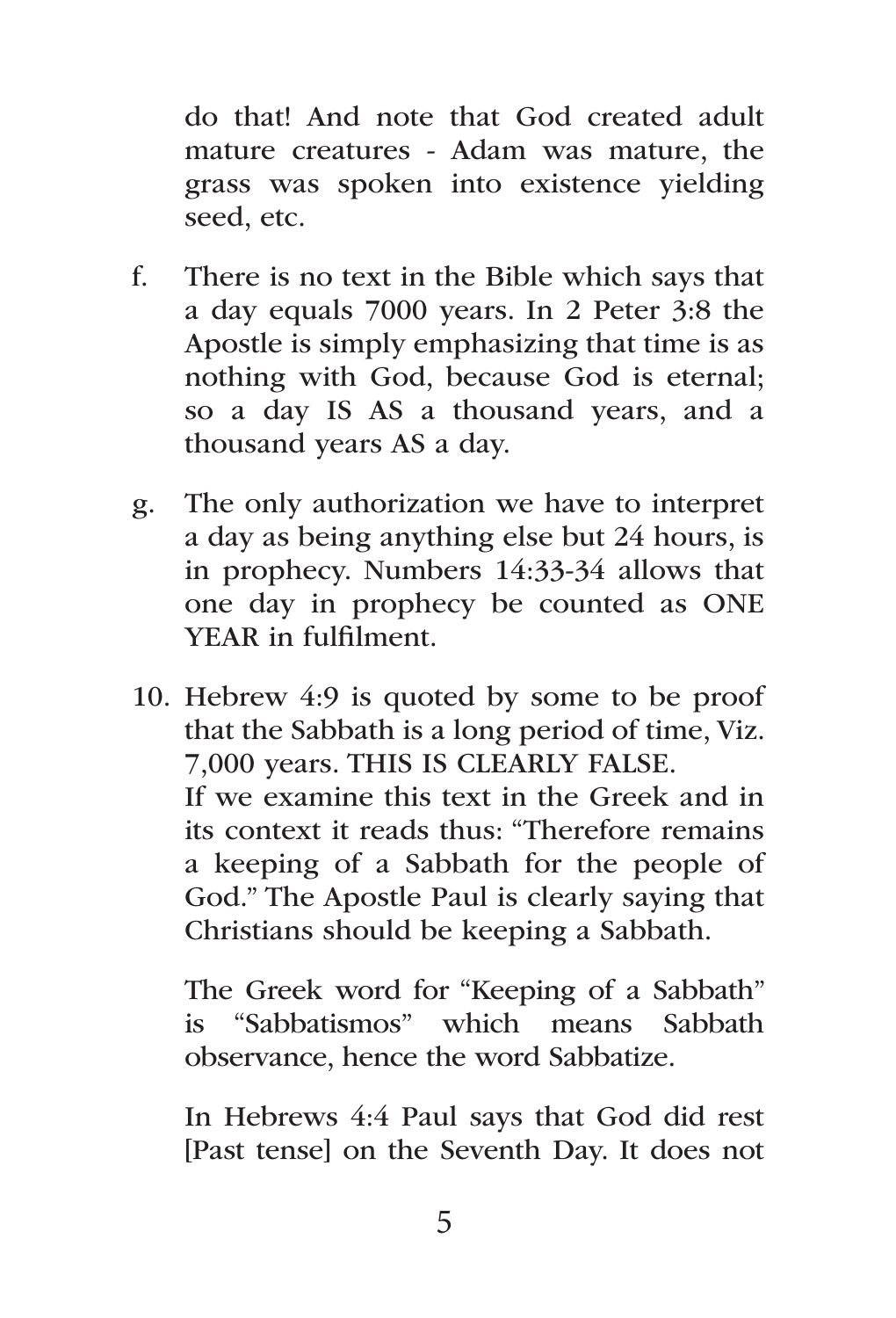say that God "is resting" or was resting. Hence there is no logical possibility of concluding that the Sabbath is 7,000 years long.

Again, in verse 10, the past tense is used. "For the man that has entered into [God's] rest has also himself rested from his own works. This Sabbath to be kept is obviously the Seventh Day Sabbath which God did keep!

But verse 11 of Hebrews 4 leaves us no doubt. The Greek reads "Let us therefore do our utmost to enter into that rest for fear anyone should fall in the same pattern of disobedience." The only Sabbath we have been commanded to obey or believe is the Seventh-Day Sabbath, hence it is the only one we could disobey!

To summarize what Paul is saying, in Hebrew 4, then: He says many of the Israelites did not reach Canaan because of their disobedience and unbelief. Similarly; there is danger for Christians, that they will not finally be saved in the Kingdom of God, because of their disobedience and lack of faith. And the Apostle specially links this disobedience with keeping of the Seventh-Day Sabbath.

Remember, Christ is "Lord of the Sabbath" (Mark 2:28); and Christ and Paul kept the Sabbath. What more example do we need! Jesus said "If ye love me keep my commandments".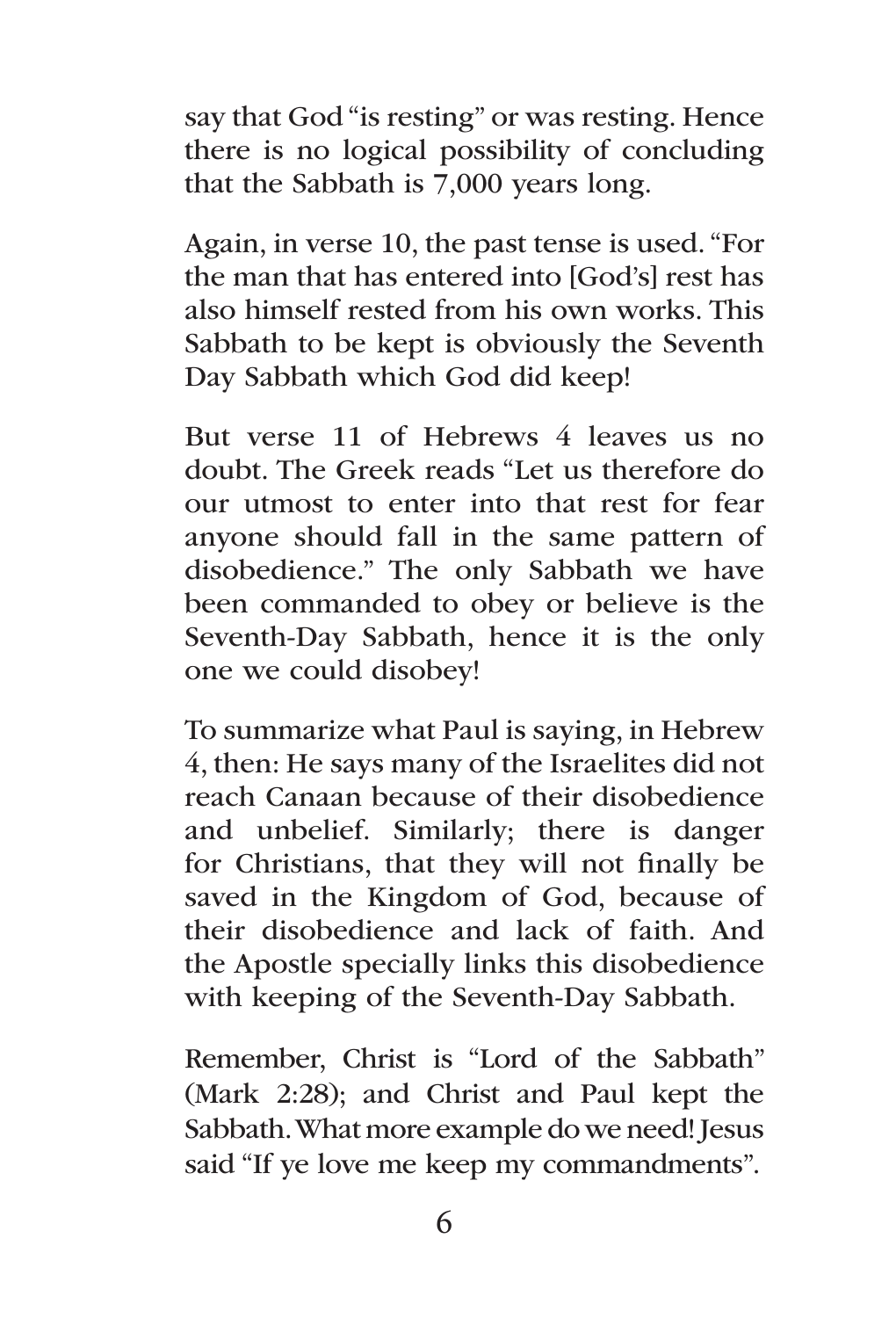11. Is there any scriptural authority for Sunday -keeping?

Many believe that the New Testament states a change in the Sabbath Day from the Seventh day to the first day of the week.

## WHAT DOES THE BIBLE SAY ABOUT THE FIRST DAY OF THE WEEK?

We shall examine all the first-day texts in the New Testament, and see if such change has been made. In the Gospels Matt. 28:1, Mark 16:2, Luke 23:54-56 and Luke 24:1, these texts show that the seventh-day Sabbath is past when the first day of the week begins. The texts show the sequence: Friday - Sabbath - Sunday.

John 20:19-23 and 26: Some people say that these texts indicated Sunday-sacredness. Note that the Apostles were behind closed doors, because they were afraid of the Jews. They did not gather to worship. Jesus appeared to them on the evening of the first day of the week.

### IN THE ACTS - ACTS 20:6,7.

Here a meeting is being described. Paul is about to depart, and he is giving his farewell sermon. Some say that since they were breaking bread, the day was a Sabbath or was sacred. See Acts 2:46, where the post-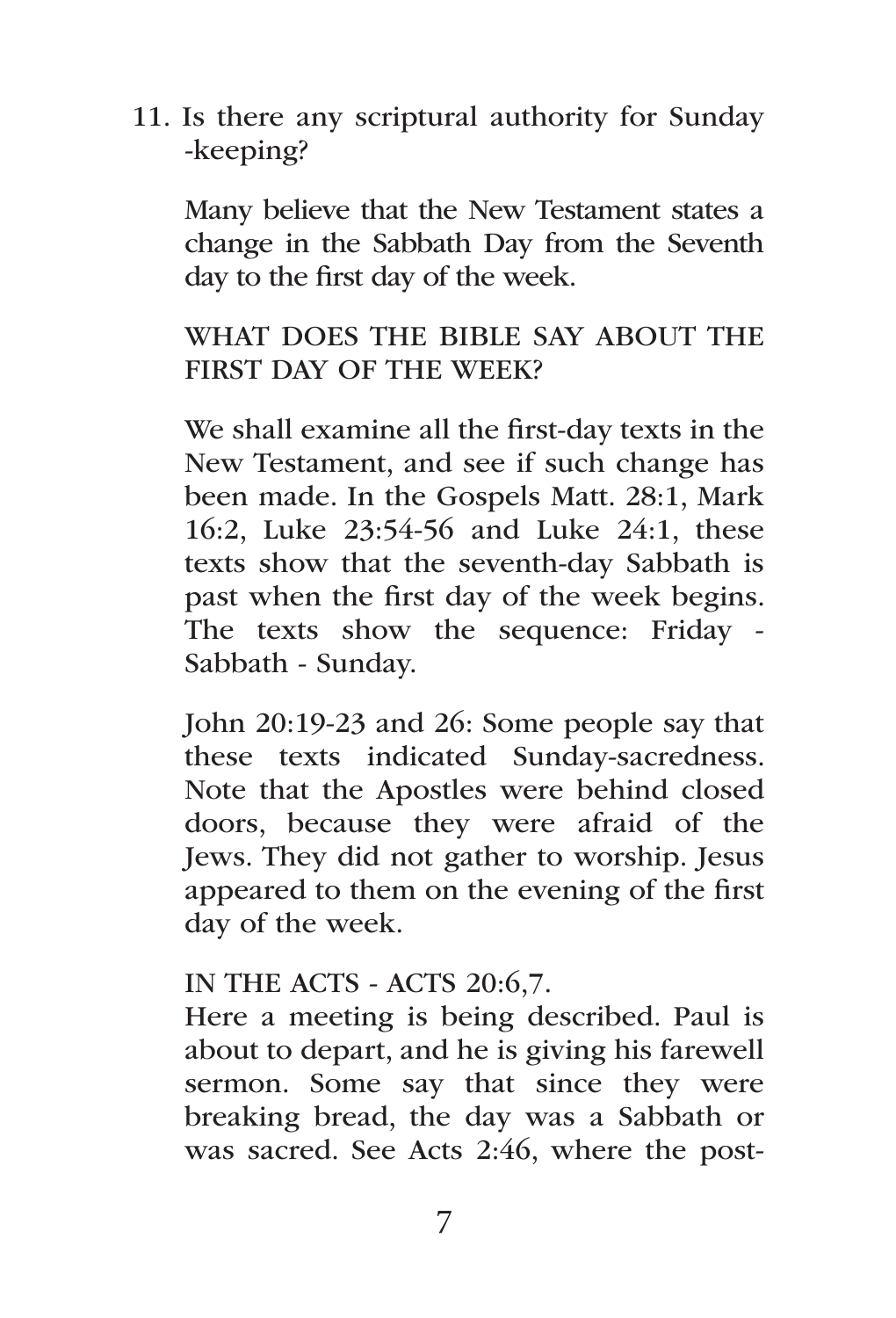pentecostal apostles broke bread DAILY and had meetings DAILY. A day does not become the Sabbath day because a meeting is held on it, or because bread is broken on it. It is obvious that this meeting was held for two reasons: (a) Paul's departure, and (b) to break bread, since this would be the last opportunity to break bread with believers before he departed.

#### IN CORINTHIANS - 1 Cor. 16:1-3

Here Paul asks the Corinthian Christians to put aside a "gathering" AT HOME ("by himself'). The very purpose for choosing the first DAY of the week was that the seventh day, Sabbath, be not broken by getting the stuff together. THUS WE HAVE EXAMINED ALL THE FIRST DAY TEXTS IN THE NEW TESTAMENT AND THERE IS ABSOLUTELY NO EVIDENCE TO SUPPORT SUNDAY SACREDNESS.

There is therefore no scriptural authority for keeping Sunday as the Sabbath. The Apostle Paul says clearly in Hebrews 4 that there remains a Seventh-day Sabbath-rest for Christians, and Christ and Paul kept the Seventh-Day Sabbath. If there was a change, Paul would have made it known - Acts 20:20, 27. Some claim that they keep Sunday because Christ was resurrected on that day. This is what they have arbitrarily chosen to do, because neither Christ nor his apostles gave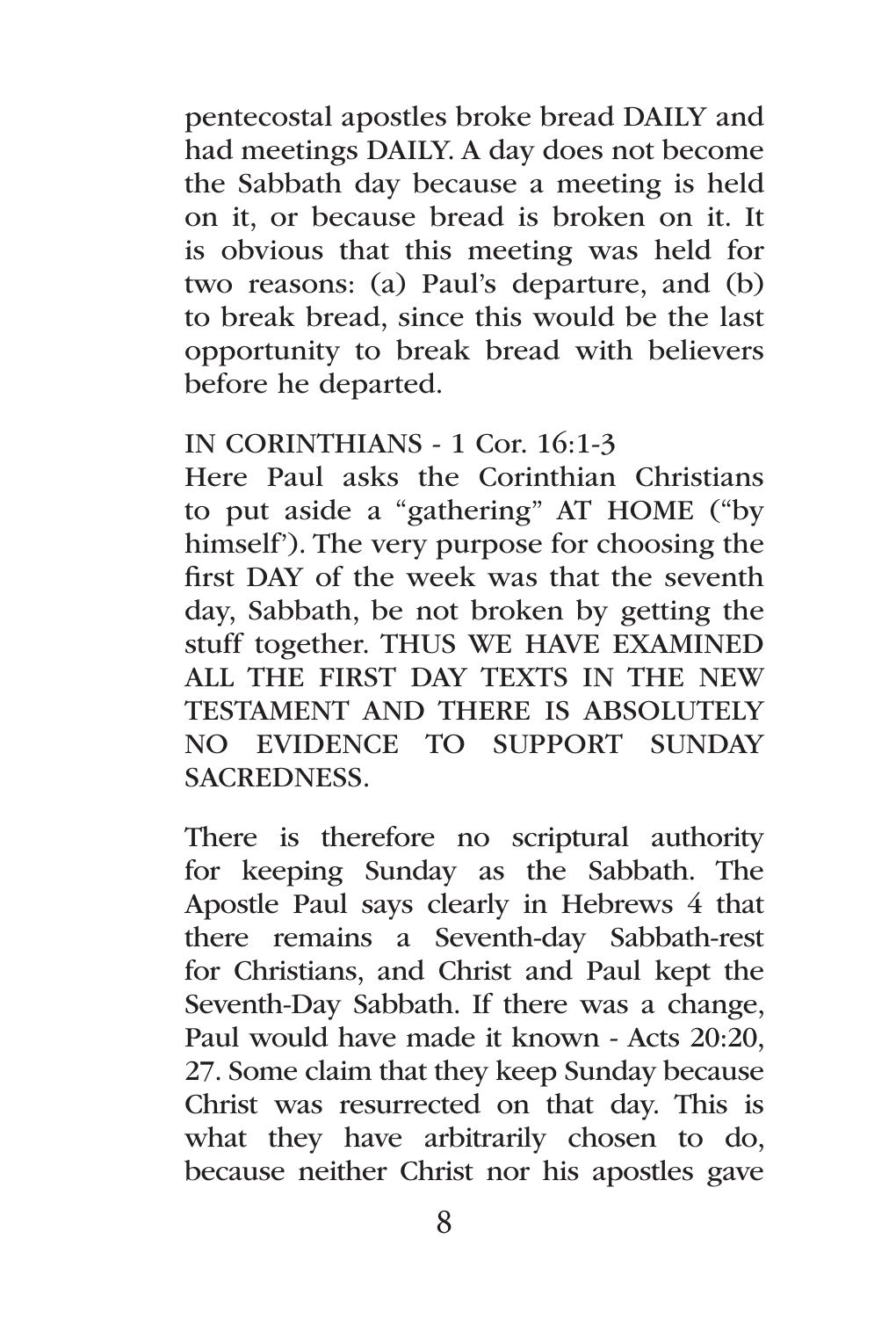any such command. The Communion Service and Baptism by immersion are the memorials of Christ's death, burial and resurrection.

The Seventh Day is unchallenged as the Sabbath of the Bible in both Old and New **Testaments** 

#### 12. HOW DID SUNDAY WORSHIP COME ABOUT?

The Bible predicted that an organization would arise which would attempt to change God's law. Daniel 7:25. The prediction is in a four-part prophecy concerning the four World Empires: Babylon, Medo-Persia, Greece and Rome. (Read Daniel chapter 7).

The fourth kingdom, representing Rome, had ten horns representing the ten segments into which Rome was divided in AD 476 (See Daniel 7:17, 19, 20, 21, 23, 24-28, also Daniel 2 and 8). While the prophet was contemplating the ten horns, he saw a peculiar "little horn" arising. The "little horn" organization was predicted to have the following characteristics according to Daniel.

- l. Location: It would arise in Western Europe (among the ten horns).
- 2. Time: It would arise "after them", that is after AD 476, the date assigned for Western Rome's final dissolution.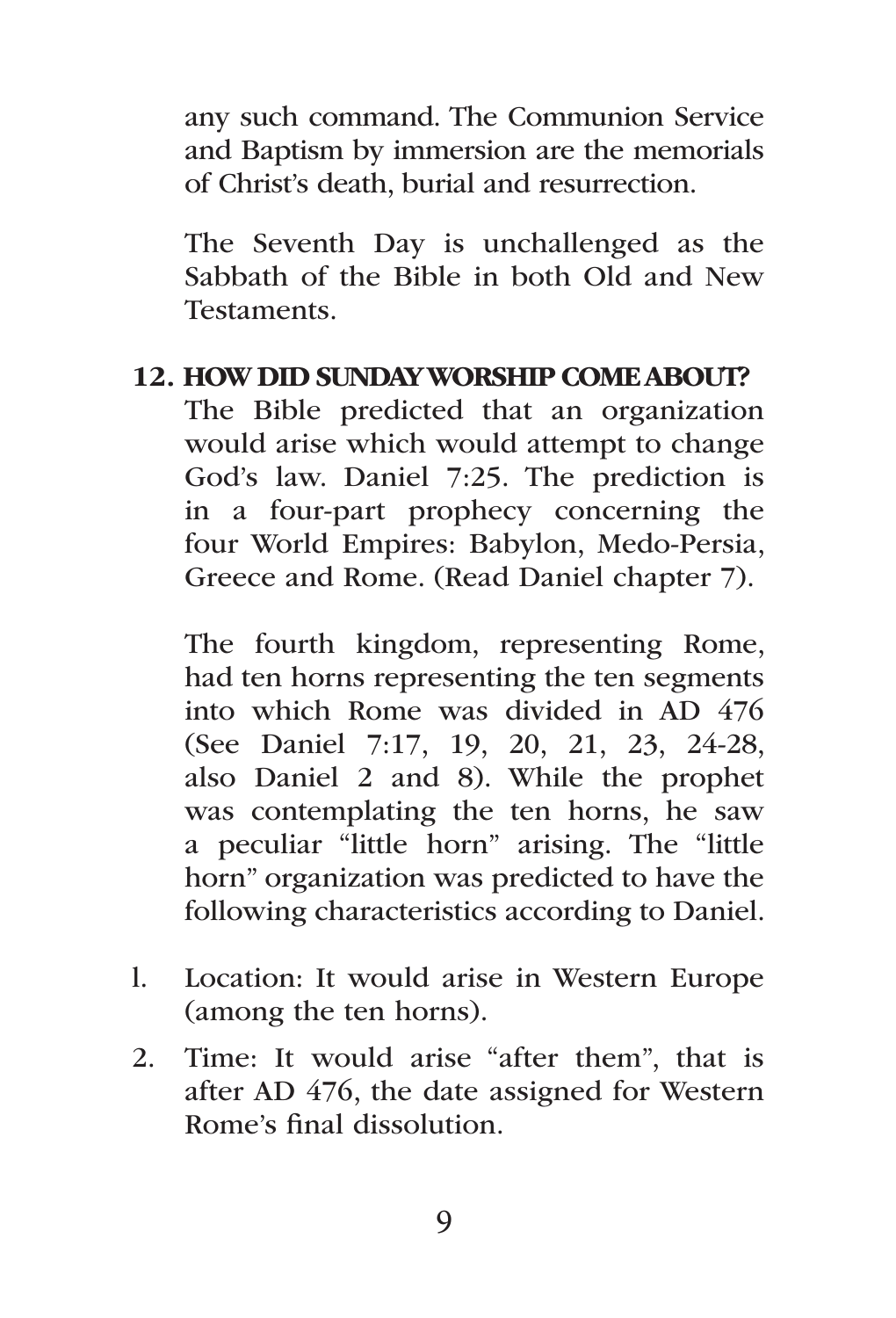- 3. Its rise would topple three of the other horn powers. That is, it would overthrow three of the ten divisions, as it rose to power.
- 4. It would differ from the other "horns", in that it deals also with religious matters, whereas the other horns or primitive Euro - Roman divisions, would be primarily political.
- 5. It would speak against God, "wear out" His saints and would "think to change times and laws."
- 6. This power would operate for a symbolic 1,260 days that is, 1,260 literal years. (See Rev. 12:6, 14).
- 7. This same power is also described in Revelation  $1\overline{3}$ :1-10, where it is called "the BEAST."

HISTORY TELLS US THAT THE ORGANIZA-TION FITTING ALL THE ABOVE REQUIRE-MENTS WAS THE ROMAN CHURCH UNDER THE PAPACY DURING THE DARK AGES. The little horn of Daniel 7 is the same as the BEAST of Revelation 13:1-10: both represent the Papacy.

The papacy came to supremacy in AD 538, and fell from supremacy in AD 1798, when the French General, Berthier, took the Pope, Pius VI, prisoner. AD 538 to AD 1798 = 1,260 years exactly! During the middle ages the Roman Church persecuted the reformers in the most cruel way possible. The Papal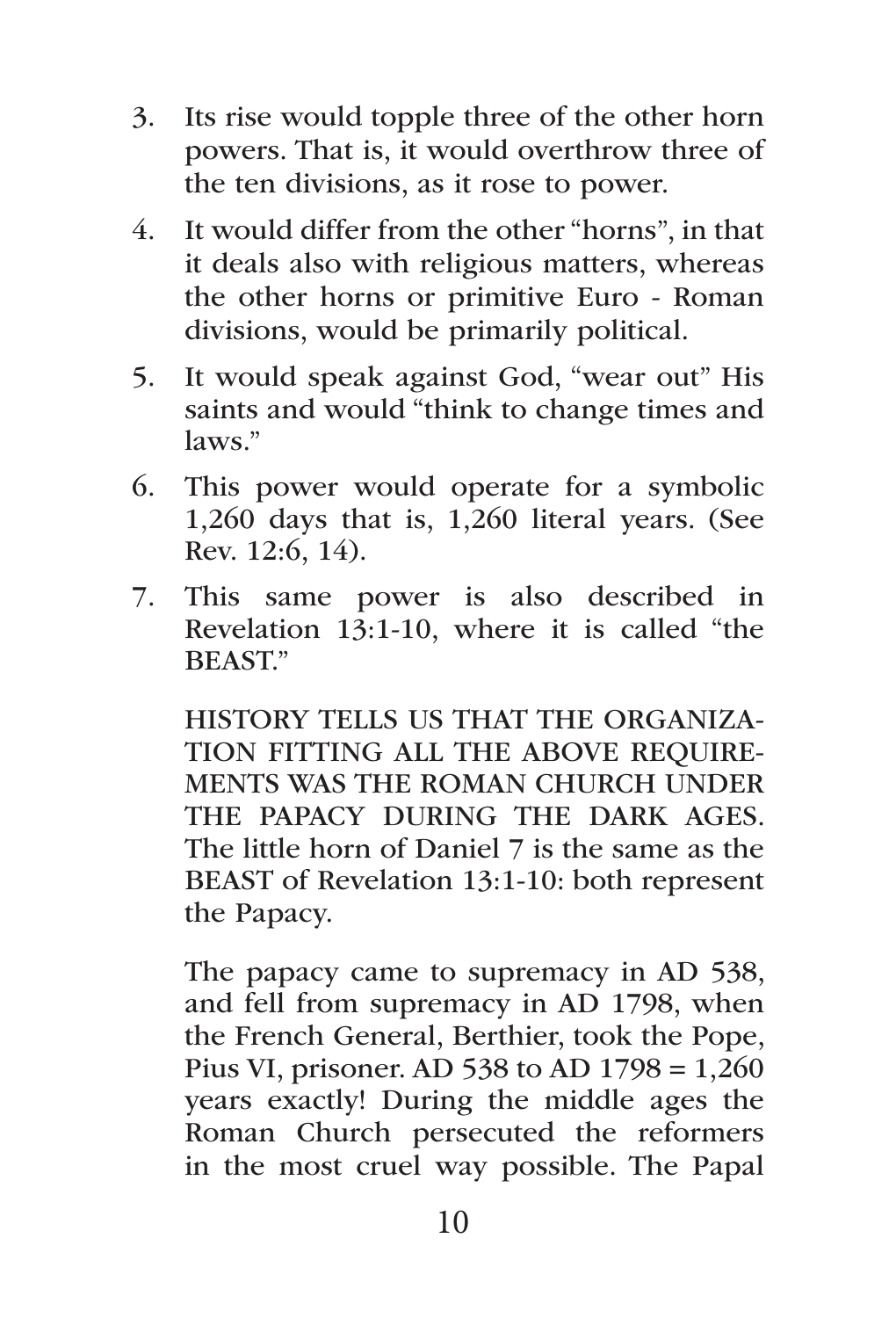power claims to be infallible and to be able to forgive sins!

As the Papal power rose to supremacy in AD 538, it conquered or defeated the Heruli, the Vandals and the Goths exactly as prophecy predicted, (that is: it rooted up 3 of the existing "horns").

But does the Papacy admit attempting to change the Sabbath? - YES!

"The Church has thought it well to transfer the celebration and observance of the Sabbath to Sunday". CATECHISM OF THE COUNCIL OF TRENT FOR PARISH PRIESTS, p 402.

In "The converts' Catechism of Catholic Doctrine" by Peter Geierman (1957) page 50, we read:-"

Q. Which is the Sabbath Day?

- A. SATURDAY IS THE SABBATH DAY.
- Q. Why do we observe Sunday-instead of Saturday?
- A. We observe Sunday instead of Saturday because the Catholic Church, in the Council of Laodicea (AD 336), transferred the solemnity from Saturday to Sunday."

In the "Catholic Virginian", Oct. 3, 1947 we read the following admission by the Roman Catholic Organization:-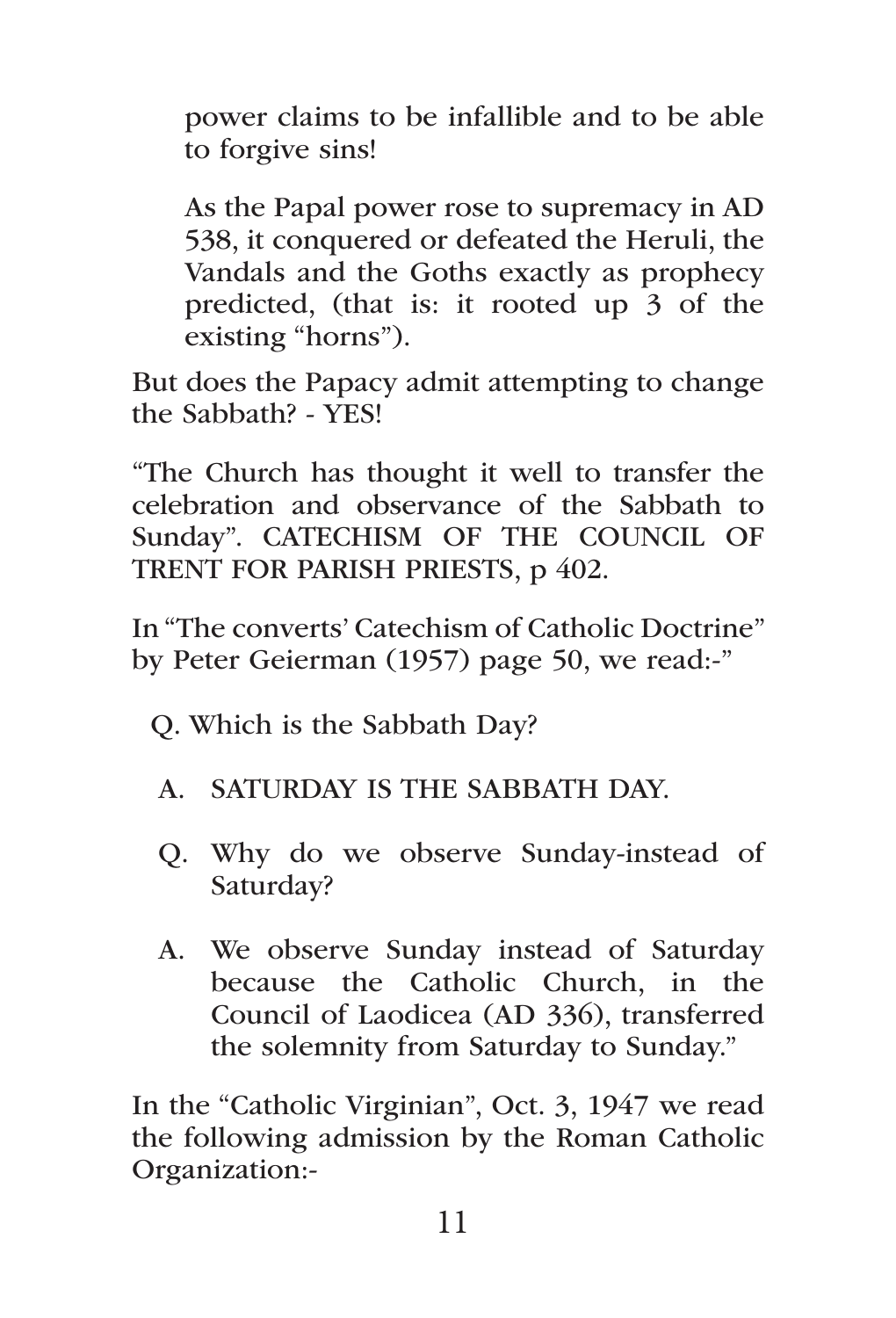"Does the Bible contain everything that we must believe in order to be saved?… All of us believe many things in regard to religion that we do not find in the Bible. For example, nowhere in the Bible do we find that Christ or the Apostles ordered that the Sabbath be changed to Sunday. We have the commandment of God to keep holy the Sabbath Day, that is: the 7th day of the week Saturday. Today most Christians keep Sunday, because it was revealed to us by the Church outside the Bible". This is a clear statement by the Roman Catholic church herself, EXPLAINING THAT SUNDAY-KEEPING IS UNSCRIPTURAL!

H.F. Thomas, Chancellor to Cardinal Gibbons, in reply to a letter of October 28, 1895, inquiring of Cardinal Gibbons if the Roman Catholic Church claimed the change of the Sabbath as her work, wrote: "Of course, the Catholic Church claims that the change was her act: it could not have been otherwise, as none in those days would have dreamed of doing anything in spiritual and ecclesiastical and religious matters without her. And the act is a mark of her ecclesiastical power and authority in religious matters". Now remember that the Roman Papal organization is called the BEAST in Revelation 13. Notice therefore a very important fact brought out in the above Roman Catholic statement: THAT FACT IS THAT THE "CHANGE" OF THE SABBATH FROM SATURDAY TO SUNDAY IS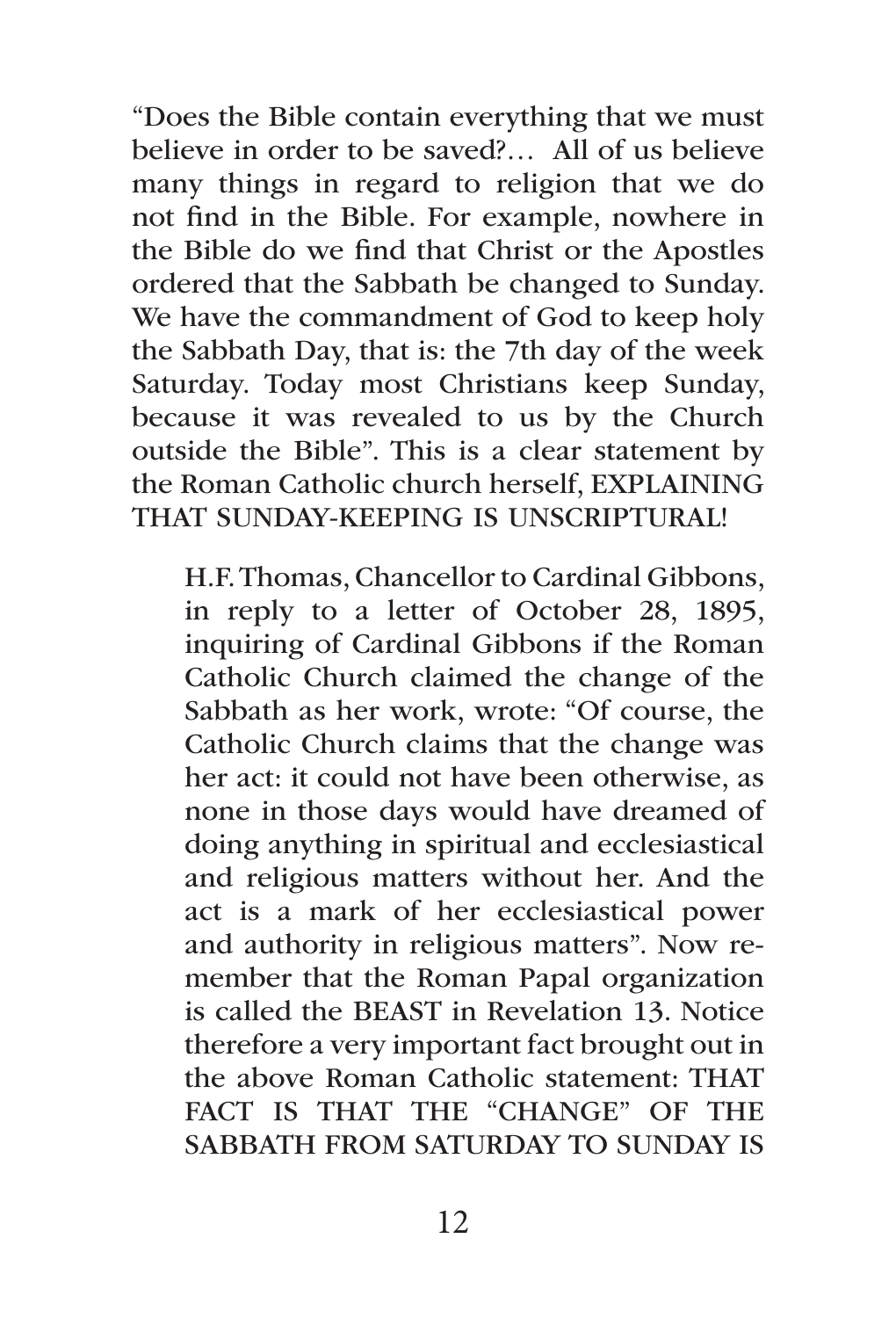A MARK OF HER ECCLESIASTICAL POWER AND AUTHORITY IN RELIGIOUS MATTERS. THE TIME IS JUST AHEAD WHEN THIS MARK OF THE BEAST, SUNDAY, WILL BE FORCED UPON ALL PEOPLE BY A COMBINATION OF THE RELIGIOUS AND CIVIL AUTHORITIES OF THE WORLD, BY THE PASSING OF THE SUNDAY LAW.

So the Bible predicted that a power would "think to change times and laws", history tells us the name of this power, and the power itself admits! That power is still with us today. IT IS THE ROMAN PAPAL POWER, called the "little horn" in DANIEL 7, and the "the BEAST" in Revelation 13.

In summary, then, the Seventh day of the week is the Bible Sabbath and is the one to be kept by all Christans. Hebrews 4, Revelation 22:14, Acts 17:2, 18:4, Luke 4:16 and 1John 2:6.

The Sabbath is a memorial of God's creative POWER. The fourth commandment is the only one which points out that God the Creator is the LAW-GIVER. It therefore contains His name and authority. (See Exodus 20:8-11, Isaiah 58:13,14 Isaiah 56:1- 8, Hebrews 4, Ezekiel 20:12-20).

The prophecies of Revelation point clearly to the Sabbath issue as being the key issue in the last days, and the remnant church and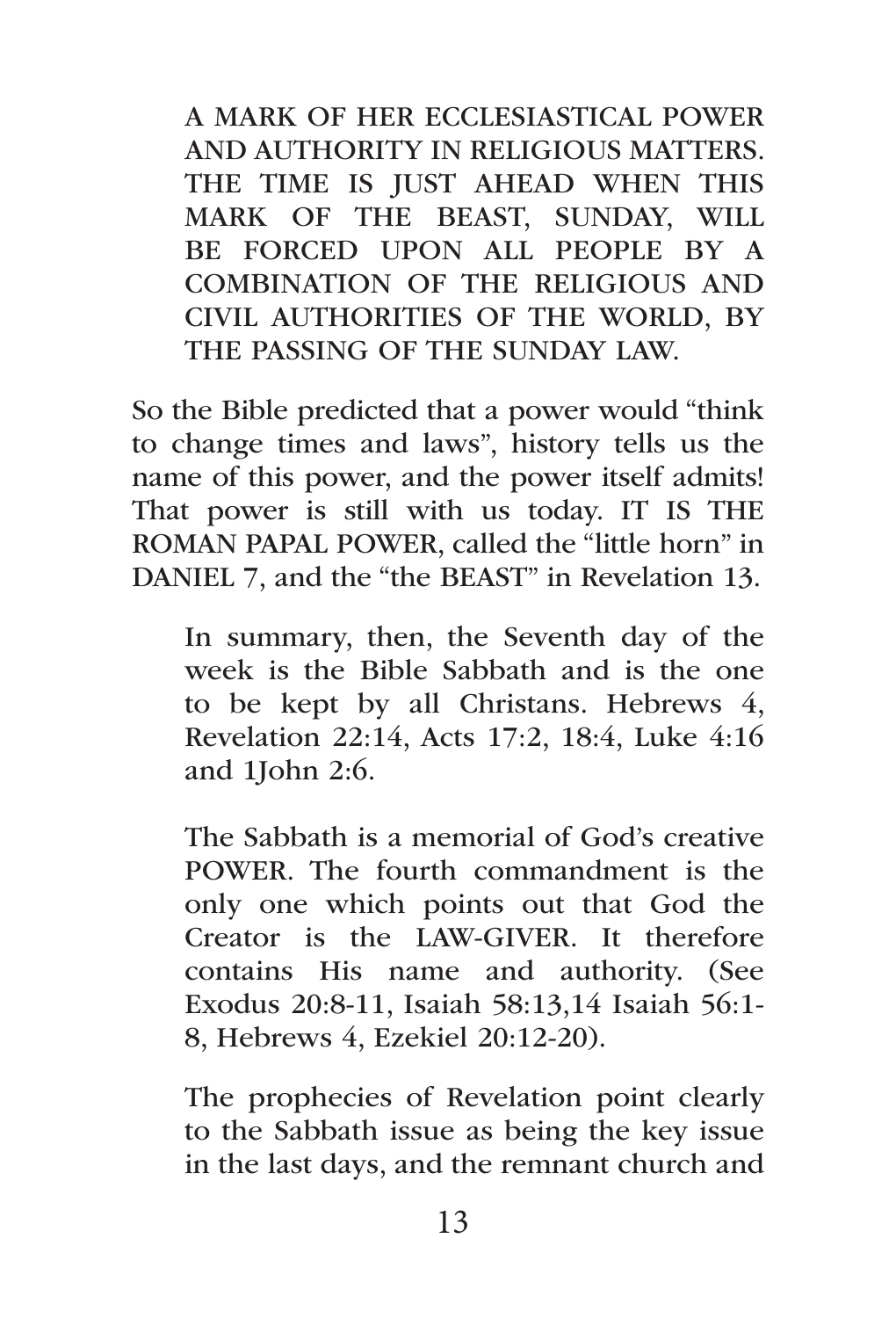the saints are described as a commandment keeping people. Revelation 22:14, Rev. 4:12. Remember what Jesus said about the commandments of men - Matt. 15:9.

13. True love for Jesus expresses itself in obedience to God's law, John 14:15. In the New Covenant the law of God is not abolished or changed in any way, but is WRITTEN IN THE BELIEVER'S MIND, Hebrews 10:16. The Apostle Paul makes it clear in Romans 8, verse 4, that through the Holy Spirit the righteousness of the law is fulfilled in the believer. The born again believer is saved by grace through faith – saved from sin and saved to righteousness. Sin is the breaking of the law (1John 3:4); therefore righteousness, which is the opposite of sin, must be obedience to the law:- (See Ephesians 4:24- 32; James 2:10-12; Romans 3:27-31; Romans 6:l1-18; Revelation 14:12). This obedience is achieved, not by the believer's own works, but by the righteousness of the indwelling Christ as the believer surrenders all to God through faith in His word: (See Ephesians 3:17 and Ephesians 2:8-10).

Many people fail to distinguish between the annual feast-days of the ceremonial law, and the Seventh-Day Sabbath of the fourth commandment. But the Bible actually contains many passages which do not refer to the Sabbath of the fourth commandment, but to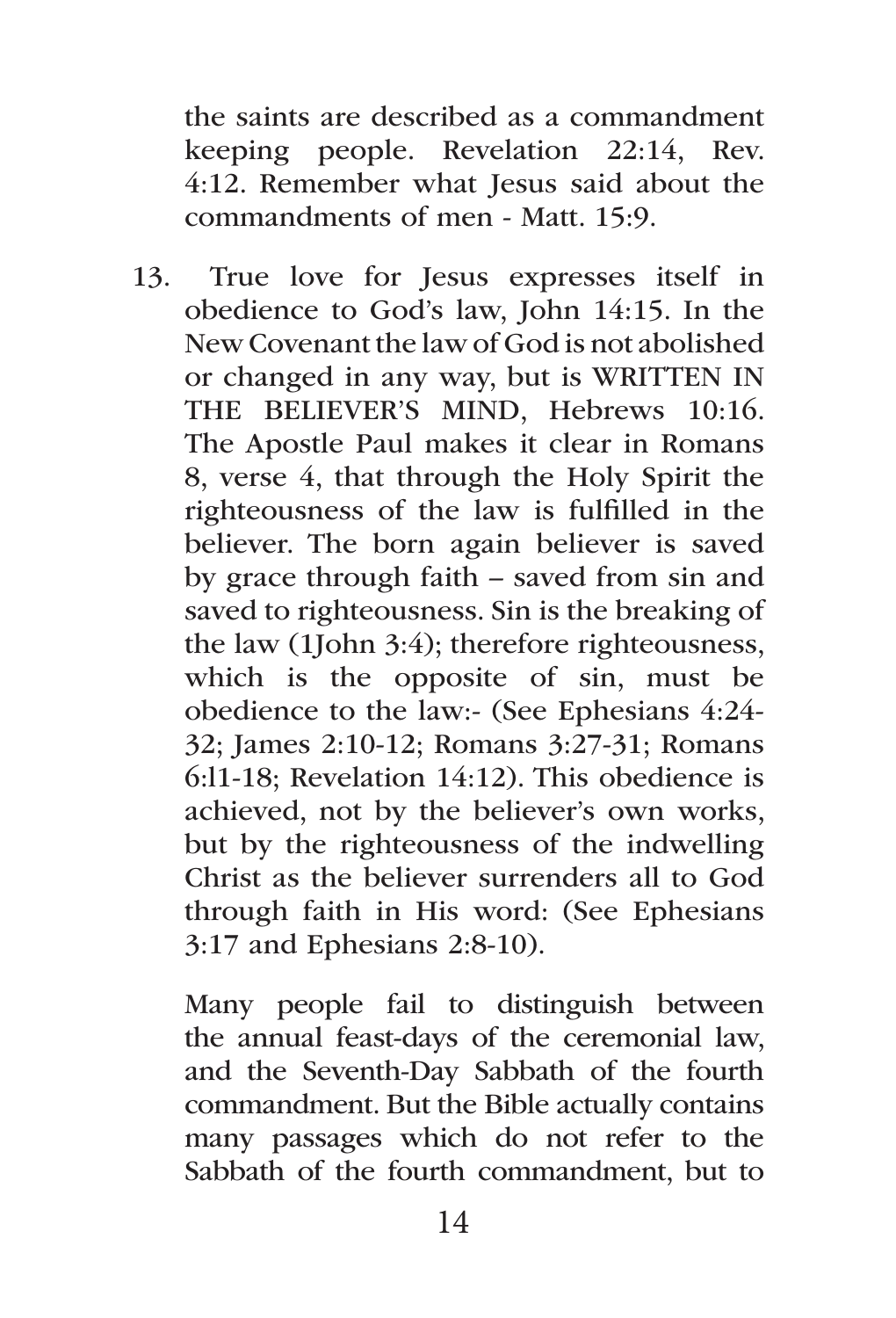the ceremonial or annual Sabbaths or feast days which were connected with the sacrificial system of the Jewish sanctuary services.

These ceremonial or sacrificial services were instituted because of sin and pointed forward to Christ's death on Calvary, which death brought their function to an end. The ceremonial or sacrificial laws and Sabbaths were shadows of things to come, because THEY WERE INSTITUTED AFTER THE ENTRANCE OF SIN, AND POINTED THE OLD-COVENANT BELIEVER FORWARD TO THE REAL SACRIFICE AND HIGH PRIEST: JESUS CHRIST! BUT THE WEEKLY SABBATH OF THE FOURTH COMMANDMENT WAS INSTITUTED IN EDEN BEFORE SIN, AND THEREFORE COULD NOT P0SSIBLY BE A "SHADOW OF THINGS TO COME". (Read Genesis 2:1-3, Exodus 20:8-11 and Mark 2:27).

Paul distinguishes between the ceremonial law and the moral law in 1Corinthians 7:19; "Circumcision is nothing, and uncircumcision is nothing, but the keeping of the COMMANDMENTS OF GOD."

14. The following Biblical verses declare that neither God, the Father Himself, nor Jesus, nor the Holy Spirit, would ever change His Ten Commandments, nor would He ever approve any human change: "My covenant will I not break, nor alter the thing that is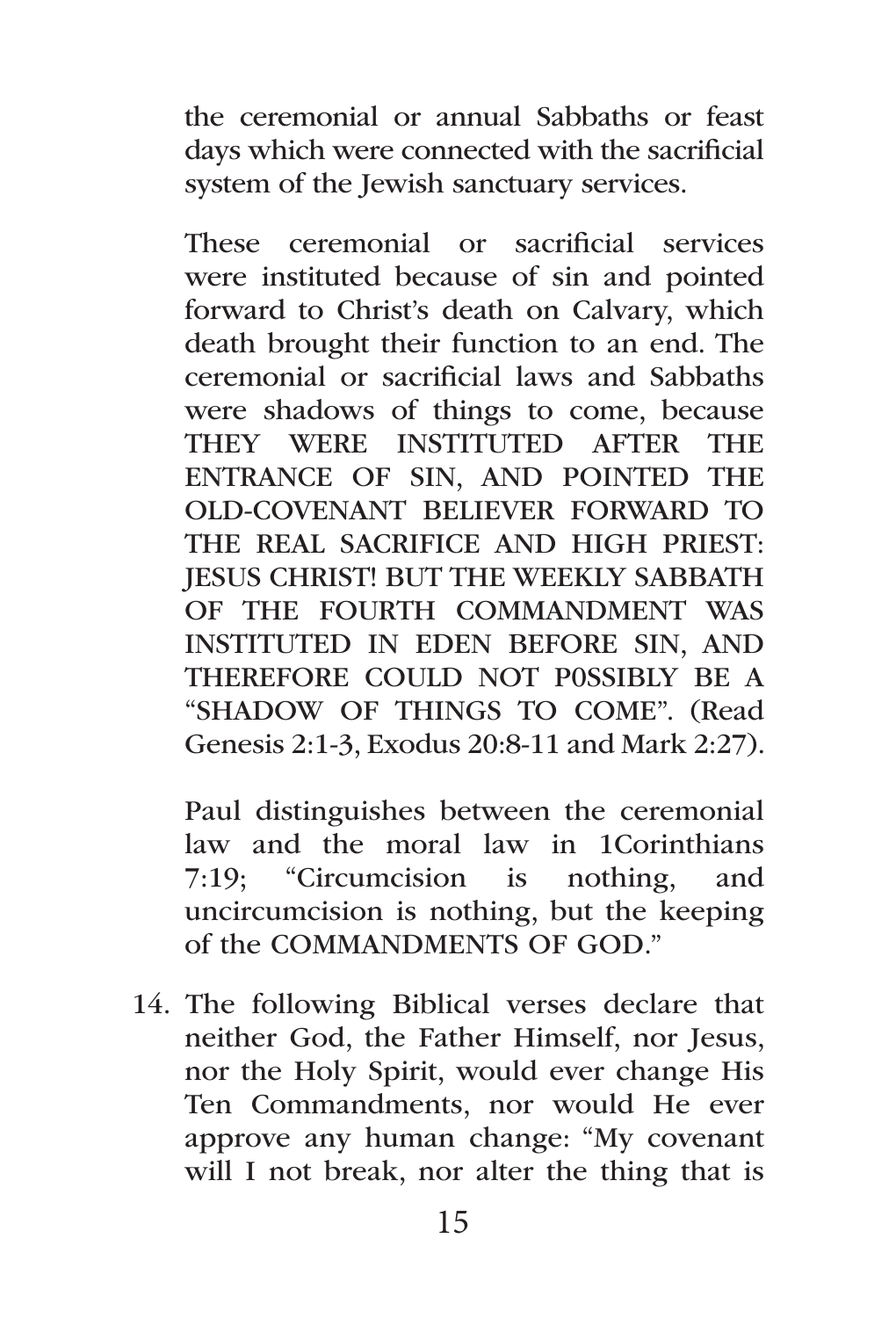gone out of My lips," Psalm 89:34. "All His commandments are sure. They stand fast for ever and ever, and are done in truth and uprightness." Psalm 111:7,8.

*"For I am the LORD, I change not; therefore ye sons of Jacob are not consumed". Malachi 3:6.*

*'Jesus Christ the same yesterday, and today, and forever". Hebrews 13:8.*

*"Wherefore the law is holy, and the commandment holy, and just, and good". Romans 7:12.*

*"Howbeit in vain do they worship Me, teaching for doctrines the commandments of men. For laying aside the commandment of God, ye hold the tradition of men… And He said unto them, Full well ye reject the commandment of God that ye may keep your own tradition". Mark 7:7-9.*

*"Think not that I am come to destroy the law, or the prophets: I am not come to destroy, but to fulfil. For verily I say unto you, Till heaven and earth pass, one jot or one tittle shall in no wise pass from the law, till all be fulfilled. Whosoever therefore shall break one of these least commandments, and shall teach men so, he shall be called the least in the kingdom of heaven: but whosoever shall do and teach them, the same shall be called great in the kingdom of heaven". Matthew 5:17-19.*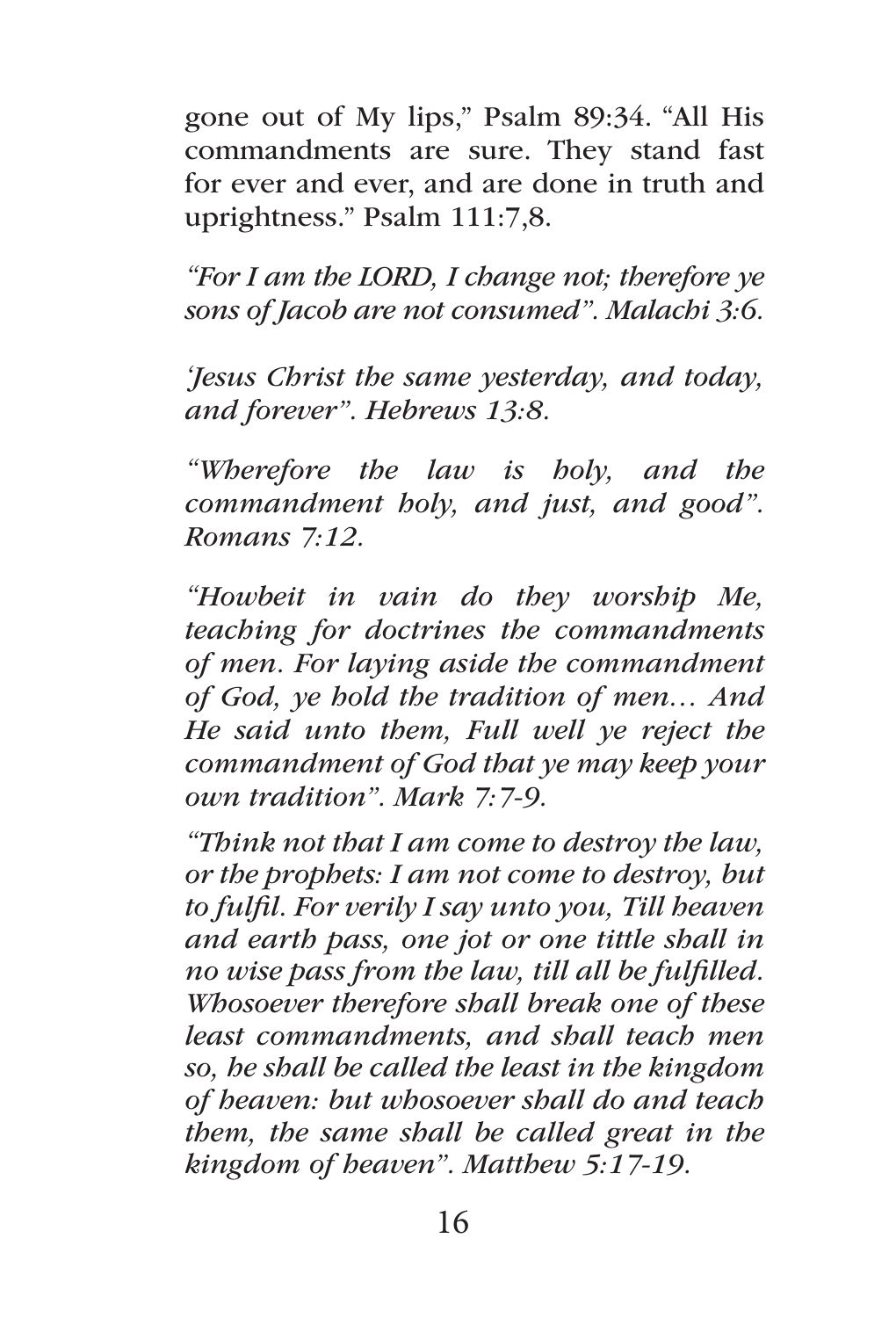*"If ye keep my commandments ye shall abide in my love; even as I have kept my Father's commandments and abide in His Love". John 15:10.*

*"This is my commandment, That ye love one another, as I have loved you". John 15:12.*

*"By this we know that we are the children of God, when we love God, and keep His commandments. For this is the love of God, that we keep His commandments: and His commandments are not grievous." 1John 5:2 ,3*

*"Here is the patience of the saints: here are they that keep the commandments of God, and the faith of Jesus". Revelation 14:12.*

15. But laying aside all other arguments (conclusive though they be) one has only to consider that very important passage Genesis 2:1-3. "Thus the heavens and the earth were finished, and all the host of them. And on the SEVENTH day God ENDED His work which He had made; and He RESTED on the SEVENTH DAY from all his work which He had made. And God blessed the seventh day, and sanctified it: because that in it He had rested from all His work which God created and made". Genesis 2:1-3.

This passage makes it clear that the seventh day of the week is the Sabbath or Rest of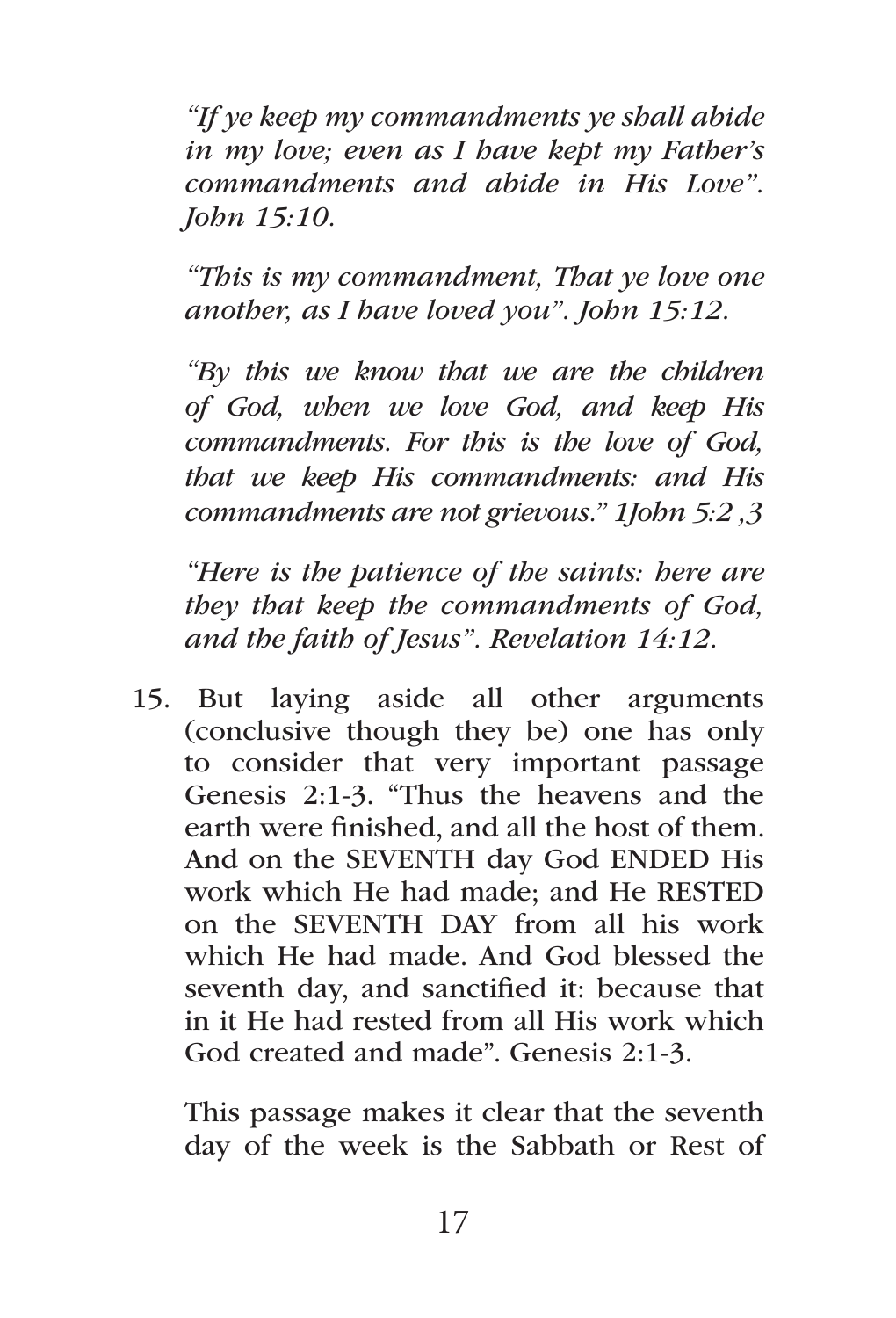God. It was God who kept the first Sabbath: HE SANCTIFIED THE SEVENTH DAY: THUS THE SEVENTH DAY BECAME THE SABBATH OF GOD. But why did God make or establish the seventh-day Sabbath? Jesus gave the answer in Mark 2:27,28 when He said that "The Sabbath was made for man and not man for the Sabbath". Jesus is Lord of the Sabbath because it was He who, with the Father, made all things and rested on that first Sabbath day, (read John 1:1-3, 10, 14). In other words, Jesus made the Sabbath for the good of mankind, to remind us that God is the Creator and we are His creatures, and that we need to depend upon Him for life and wellbeing. THE SABBATH IS THEREFORE THE UNCHANGING, UNCHANGEABLE, MEMORIAL OF GOD'S CREATIVE POWER AND ACTIVITY.

After the entrance of sin, the Sabbath took on added significance. The scriptures tell us that salvation power is equivalent to creative power.

"Therefore if any man be in Christ, he is a new creature: old things are passed away; behold, all things are become new". (2Corinthians 5:17). Thus we see that salvation from sin is RE-CREATION IN CHRIST, (see Ephesians 2:10). The Sabbath is, therefore, also the sign of God's power to save, as it is written:-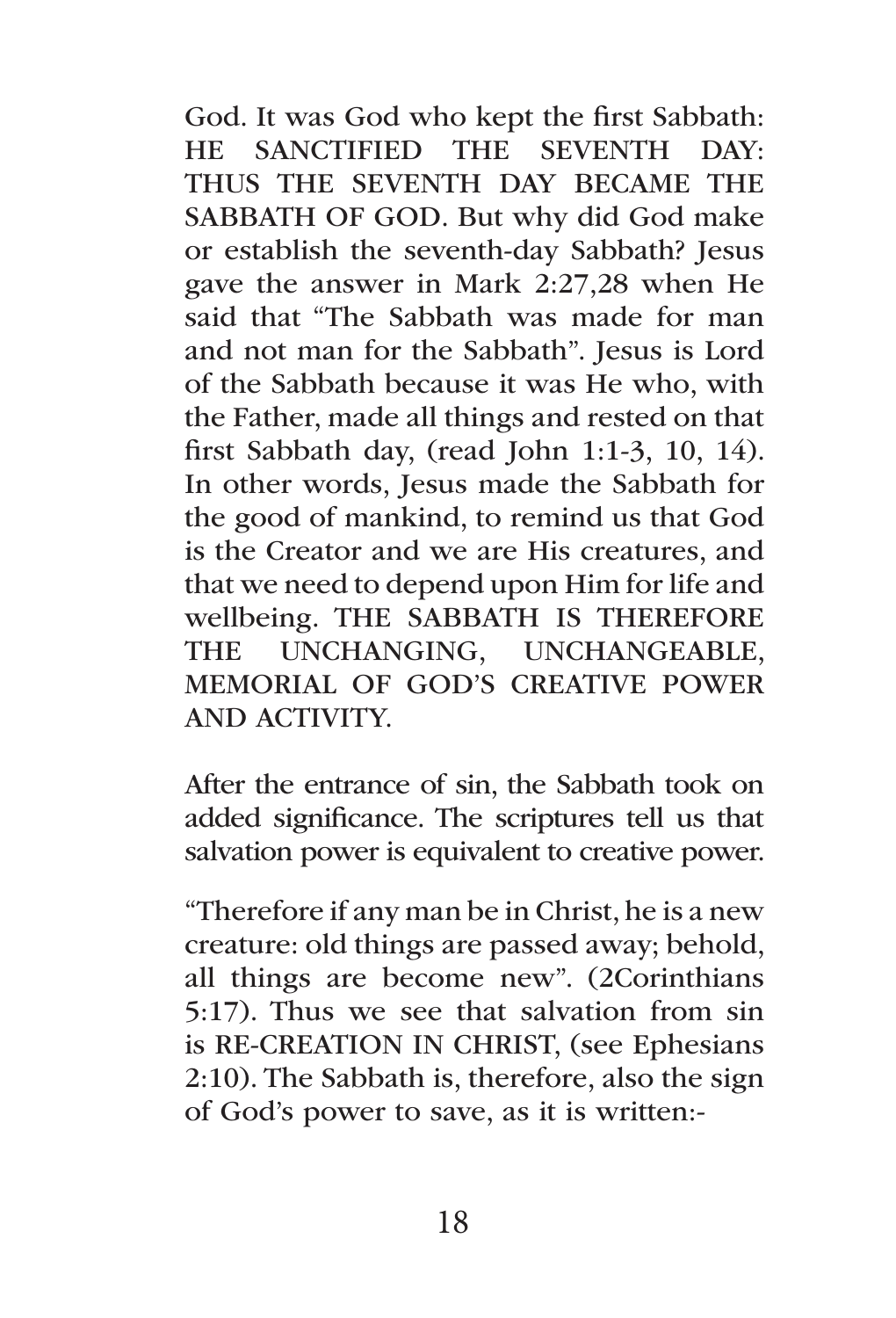"Moreover also I gave them my Sabbaths, to be sign between Me and them, that they might know that I am the LORD that sanctify them". Ezekiel 20:12.

When Jesus was here on earth He showed us how the Sabbath should be kept. The Jews had become legalistic, because they had lost the grace and love of God, and had therefore burdened down the Sabbath with rigorous exactions and multiple rules. However, Jesus swept away all the burdensome, man-made, rules and showed us that the Sabbath is to be a day of joy freedom, rest and communion with God. Moreover He demonstrated by, His own example, that the Sabbath is a day on which deeds of love and kindness should be done. On the Sabbath we should cease from our own routine works of labor, and we should rest by faith in God's power of healing and love, thus becoming refreshed through prayer, Bible study and worship. (Matthew 12:1-3).

But, in order to keep the Sabbath day holy, a man or woman must be born again, with Christ dwelling in the heart through faith. The Sabbath is the sign or seal of the indwelling kingdom of God. Remember: "he that has the Son has life", "he that has not the Son has not life" (1John 5:12). If Jesus is your Lord, then the seventh day must be your Sabbath too, for Jesus is Lord of the Sabbath and He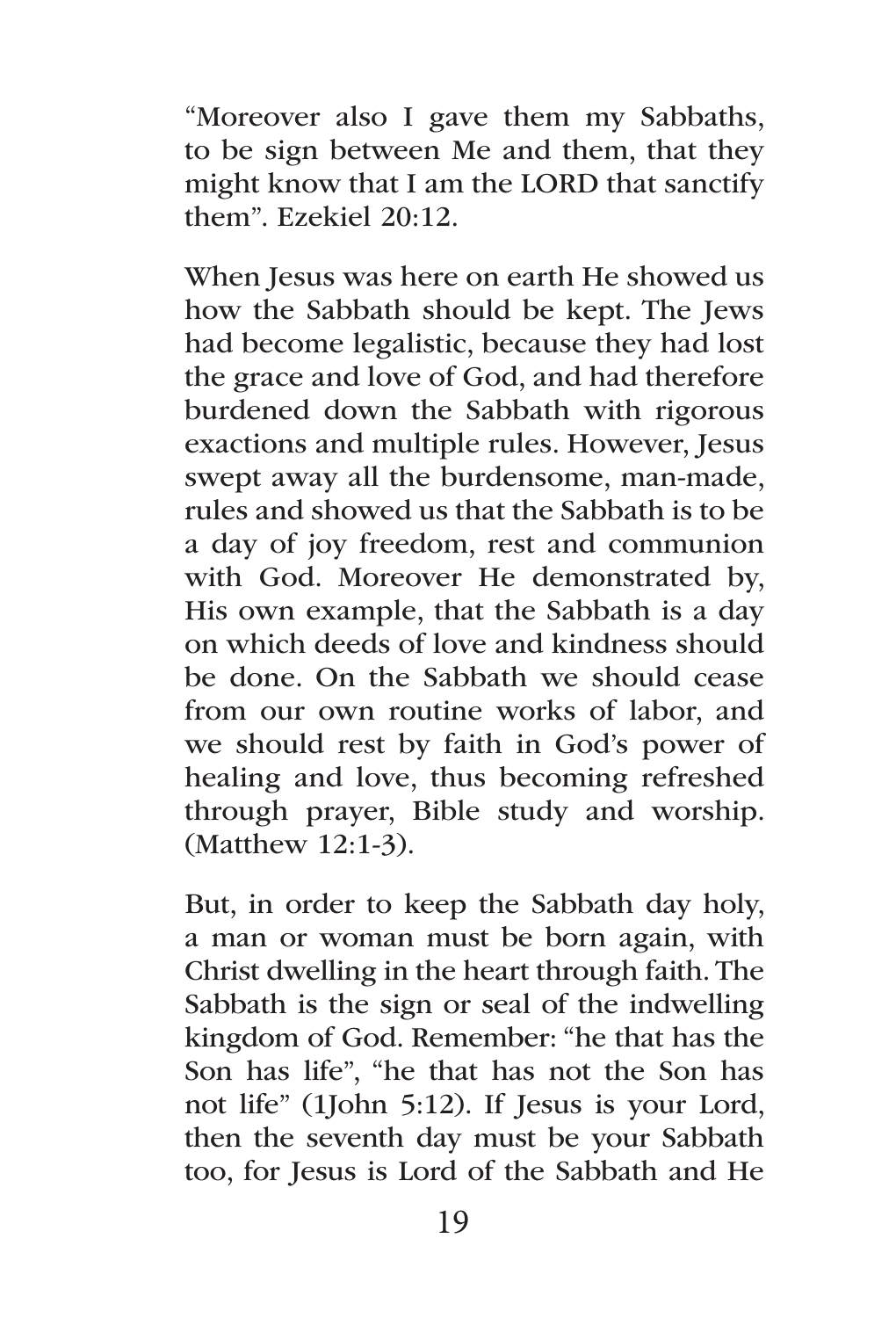is the same yesterday, today, and forever. 1John 5:12; Mark 2:27,28; Hebrews 13:8, John 1:12,13; John 14:15; Exodus 20:8-11.

Yes friends, "Remember the Sabbath day, to kept it holy. Six days shall thou labour, and do all thy work: But the seventh day is the Sabbath of the Lord thy God: in it thou shall not do any work, thou, nor thy son, nor they daughter, thy manservant, nor thy maid servant, nor thy cattle, nor thy stranger that is within thy gates: For in six days the LORD made heaven and earth, the sea, and all that in them is, and rested the seventh day: wherefore the LORD blessed the Sabbath day, and hallowed it."

16. The first Sunday law was passed by Constantine in 321 AD., and scripture (Rev. 13:11-18) foretells that, in the near future, the popular churches shall employ the civil - political power to enforce Sundaysacredness by law. At that time, all of God's true people will hear, and understand fully, the Sabbath truth, separate from the false churches, and unite together as God's true, final CHURCH on earth, Revelation 18:1-4. Though they will be severely persecuted and ultimately condemned to death, they will remain loyal to God's truth, His gospel, and His true Sabbath. Then the seven last plagues of Rev. 16 will occur, and will directly affect those who receive the mark of the beast.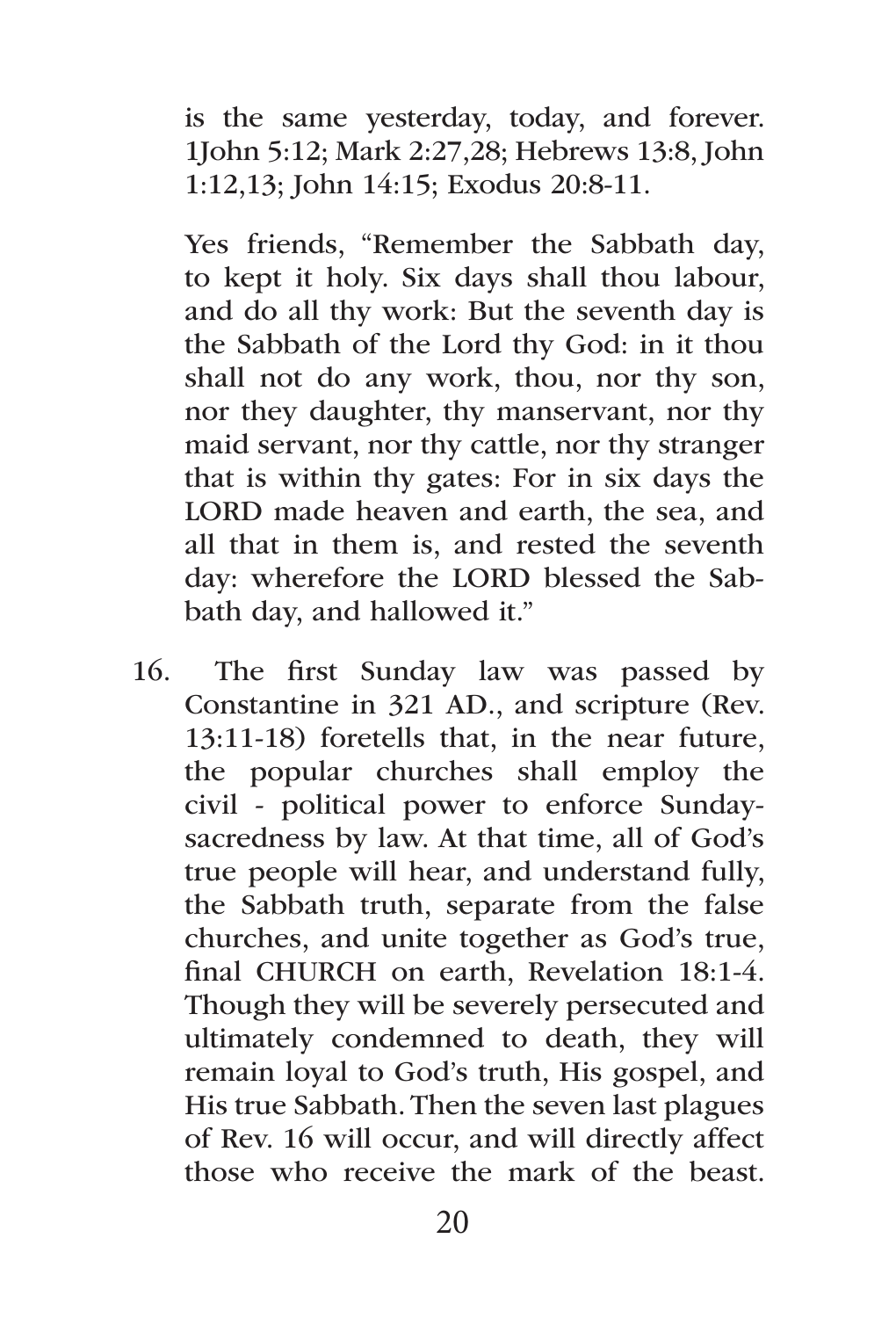There will be total collapse of civilization (Armageddon). All will be destroyed except God's true people. Jesus will then return in blazing glory for His faithful saints, who "keep the commandments of God and the faith of Jesus" Revelation 14:12.

17. But WHY will the overwhelming majority of earth's population, including "religious" leaders and so-called great and wise men of the world, REJECT THE SABBATH TRUTH AND TRAMPLE UPON GOD'S HOLY MORAL LAW? The Apostle Paul gives the answer:-

*"But if our gospel be hid, it is hid to them that are lost: In whom the god of this world hath blinded the minds of them which believe not, lest the light of the glorious gospel of Christ, who is the image of God, should shine unto them". 2Corinthians 4:3,4.* 

*"Because the CARNAL MIND is enmity against God: for it is not subject to the law of God, neither indeed can be". Roman 8:7.*

*The "carnal-minded" person cannot keep God's law even if he tried. The "spirituallyminded" person, however, can, and will, keep God's law, Paul goes on to say:*

*"For to be carnally minded is death; but to be spiritually minded is life and peace" Romans 8:6.*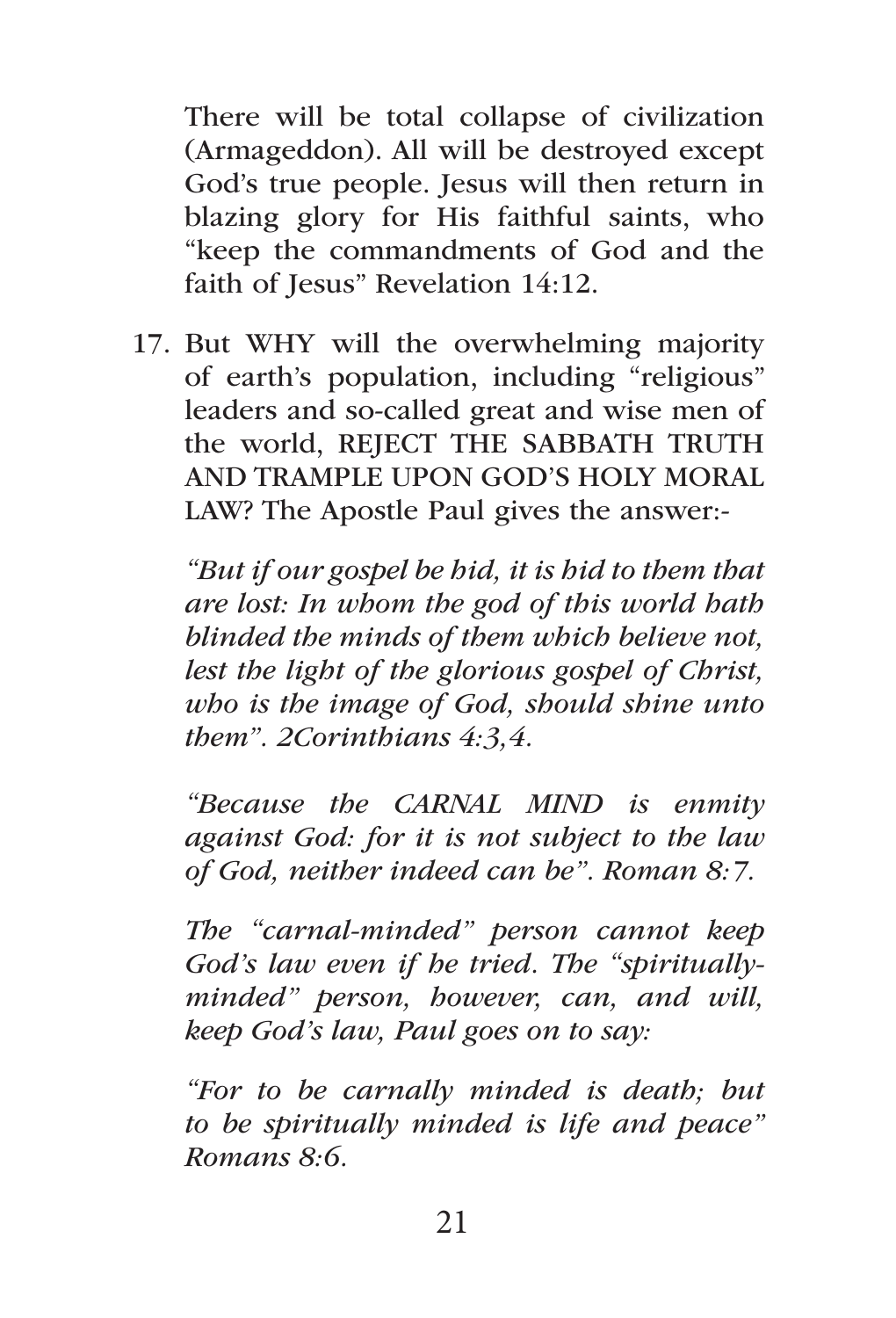THE ONLY WAY A CARNALLY-MINDED MAN OR WOMAN CAN BE MADE A SPIRITUALLY-MINDED PERSON IS BY BEING BORN AGAIN. Jesus told Nicodemus:-

*"Verily, verily, I say unto thee, Except a man be born again, he cannot see the kingdom of God". John 3:3.*

The "carnal mind" or the minding of self is the mind-set of self-exaltation and independence of God, it is an attitude which allows the "flesh" to control a man's soul. Spiritual mindedness is the minding of the spirit, it is the attitude or "mind-set" of total surrender to God thus allowing His Holy Spirit to write His law in our minds and reproduce in us the character of Christ. At conversion the sinner is born of the Spirit and receives the "mind" of Christ. At the same time God freely and fully forgives the sinner, and puts the rightieousness of Christ to the sinner's account, thus the righteousness of Christ is put to cover the believer's past, and is also put within the believer, who is thereby justified by faith in Christ, who died for us all, that whosoever believeth shall not perish, but have everlasting life. Read carefully the following texts: Ezekiel 36:25- 27; Phillipians 2:5; Romans 8:6-10; Ephesians 2:1-10; Ephesians 3:17; Colossians 1:25-28; St. John 1:1-3; 1John 3:9.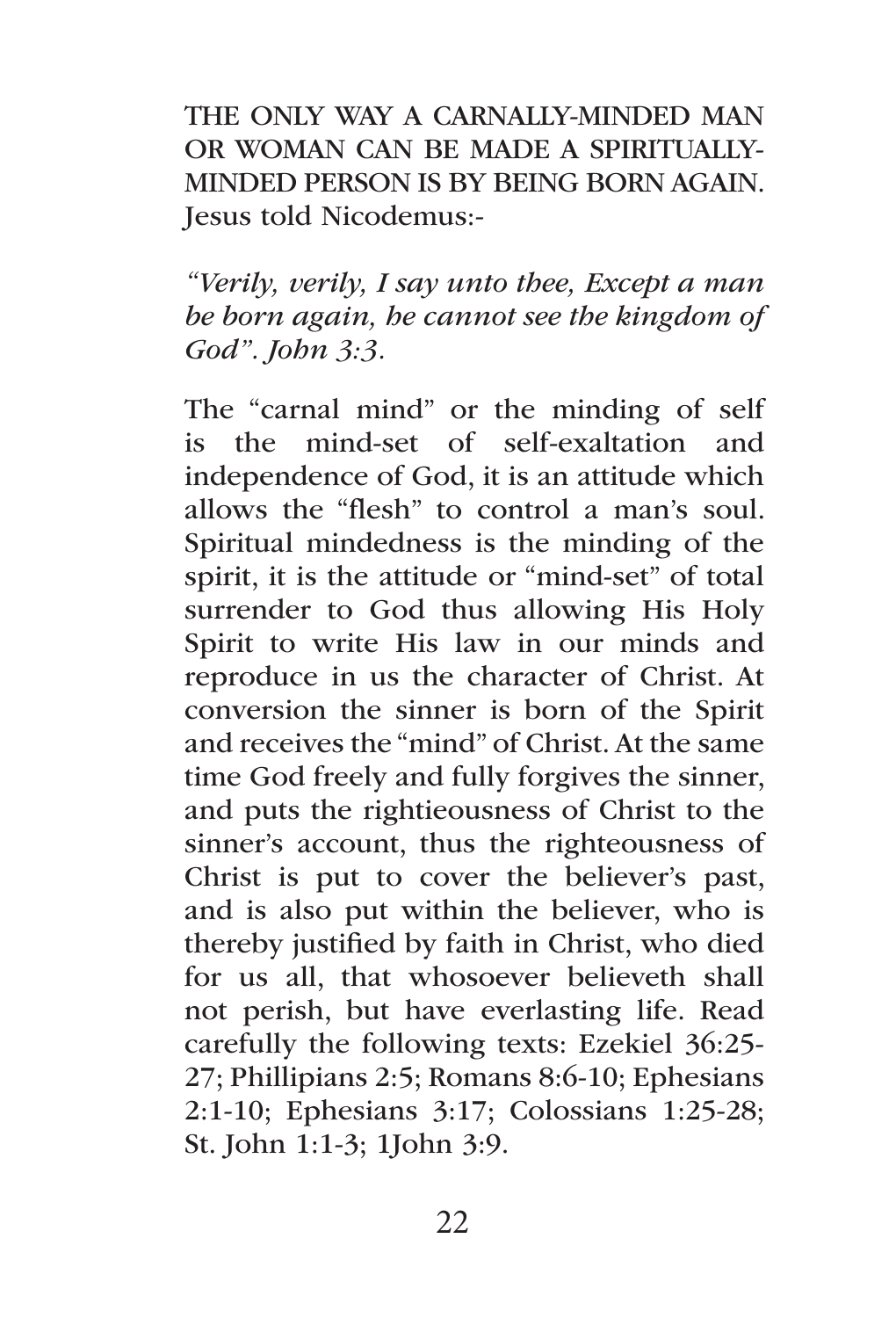The born-again, justified, believer, therefore, no longer is 'carnally minded" but now has the "mind of Christ", and the mind of Christ delights to do the will of God, delights to keep the law of God! Writing concerning the Messiah the psalmist David wrote (Psalm 40:8):

"I delight to do thy will, O My God: yea, thy law is within my heart". See Psalm 40: 7-9. These words applied directly to CHRIST, as Paul explains in Hebrews 10: 7-9.

Whereas the mind of Christ delights to do the will of God and obey His law, the "carnal mind" is not subject to the law of God, neither can it be. THIS MIND OF SATAN IS THE ONE WHICH CONTROLS THE WORLD AND ALL THOSE WHO ARE NOT BORN AGAIN. See Ephesians 2:2,3.

God's true last day people, who have the mind of Christ, will also develop and exhibit the faith of Christ, and through this faith they will keep the commandments of God. Rev. 14:12; John 15:10; John 14:15.

There are many true Christians who keep Sunday, sincerely believing that they are thereby obeying the fourth commandment. God accepts their sincerity and honesty. When false religion shall seek to enforce Sunday-keeping by the laws of the land, then these true people of God shall hear